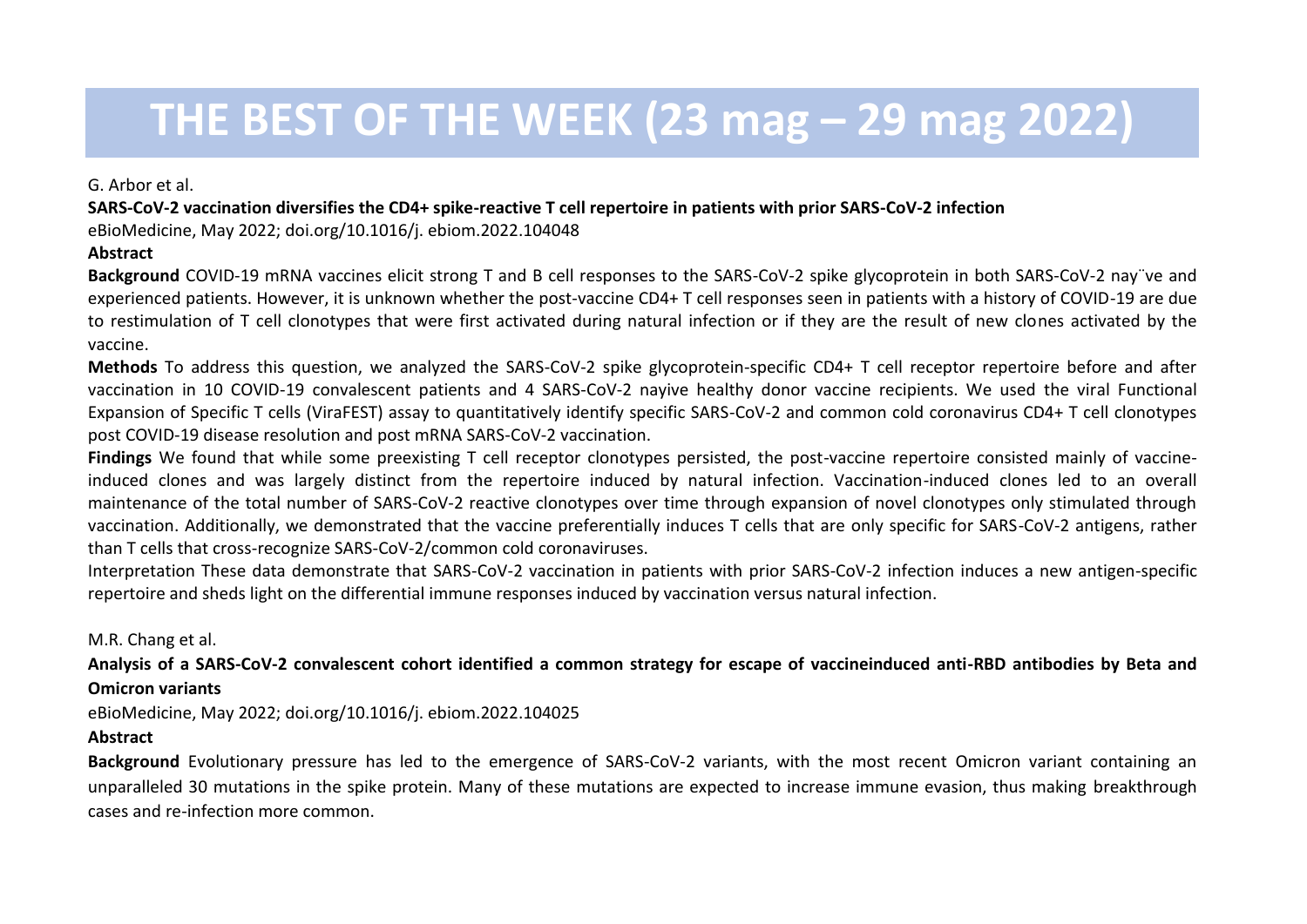**Methods** From June 2020 to December 2021 serial blood samples (initial post recovery, 6 months, 12 months) were collected from a COVID-19 convalescent cohort in Boston, MA. Plasma was isolated for use in Mesoscale Discovery based antibody binding assays. Unvaccinated donors or those vaccinated prior to the primary blood draw were excluded from this analysis, as were those who did not have at least two blood draws. Wilcoxon signed rank tests were used to compare pre- and post-vaccination titers and antibody response against different variants, while McNemar tests were used to compare the proportions of achieving 4 fold increases against different variants.

**Findings** Forty-eight COVID convalescent donors with post-infection vaccination (hybrid immunity) were studied to evaluate the levels of crossreactive antibodies pre- and post- vaccination against various SARS-CoV-2 Spike and receptor binding domain (RBD) proteins. Vaccination with BNT162b2, mRNA-1273 or Ad26.COV2.S led to a 6¢3 to 7¢8 fold increase in anti-Spike antibody titers and a 7¢0 to 7¢4 fold increase in anti-WT, Alpha and Delta RBD antbody. However, a lower response was observed for Beta and Omicron RBDs with only 7/48 (15%) and 15/48 (31%) donors having a 4 fold increase in post-vaccination titers against Beta and Omicron RBDs. Structural analysis of the Beta and Omicron RBDs reveal a shared immune escape strategy involving residues K417-E484-N501 that is exploited by these variants of concern.

Interpretation Through mutations of the K417-E484-N501 triad, SARS-CoV-2 has evolved to evade neutralization by the class I/II anti-RBD antibody fraction of hybrid immunity plasma as the polyclonal antibody response post-vaccination shows limitations in the ability to solve the structural requirements to bind the mutant RBDs.

G. Nattino et al.

### **Association Between SARS-CoV-2 Viral Load inWastewater and Reported Cases, Hospitalizations, and Vaccinations in Milan, March 2020 to November 2021**

JAMA, April 2022; doi:10.1001/jama.2022.4908

### **Abstract**

Several studies have demonstrated that wastewater surveillance can be used to monitor SARS-CoV-2 incidence. This surveillance intends to overcome the limitations of traditional surveillance indicators, such as the number of positive tests, which depends on test availability and indications, or COVID-19–related hospitalizations, which occur weeks after the spread of SARS-CoV-2 and do not include mild or asymptomatic cases. This study evaluated the association between SARS-CoV-2 load in urban wastewater and surveillance indicators of infection prevalence and severity in Milan, Italy.

### **Methods**

Sewage samples were collected approximately once a week from March 2020 to November 2021 in the Nosedo wastewater treatment plant, serving about 50% of the Milan population. SARS-CoV-2 RNA was measured in wastewater by amplifying the nucleocapsid gene, and viral load was calculated correcting for daily wastewater flow and population (eMethods in the [Supplement\)](https://jamanetwork.com/journals/jama/fullarticle/2790911#note-JLD220021-1). Aggregate epidemiological data about Milan were supplied by the Lombardy Region and included daily numbers of SARS-CoV-2–positive cases, COVID-19 hospitalizations, and individuals